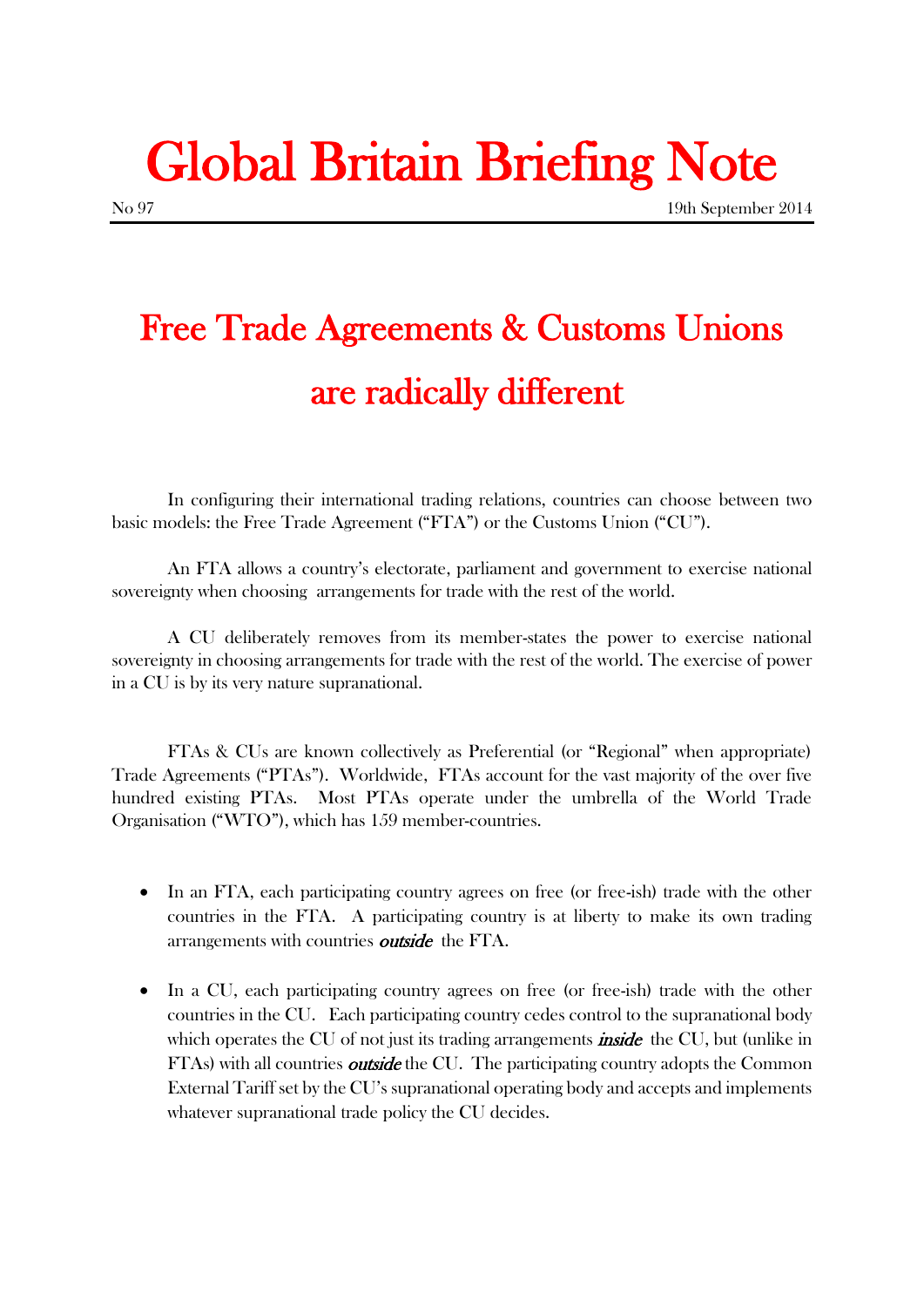#### Examples of FTAs

NAFTA<sup>1</sup>, the North American Free Trade Agreement, comprises Canada, the USA & Mexico. Canada (not NAFTA) already has an FTA with the European Free Trade Agreement ("EFTA")<sup>2</sup> countries (Switzerland, Norway & Iceland) & is currently negotiating an FTA with the EU CU.

The USA, the largest NAFTA member, has no FTA with the EU CU, nor with any EFTA country.

The third NAFTA member, Mexico, has had a separate  $FTA<sup>3</sup>$  with the EU CU since 2000. Under this FTA, Mexico has practically the same market access to countries inside the EU CU as EU countries themselves, with none of the EU regulations, and none of the costs, borne by EU countries.

Mexico (unlike the UK and its fellow members of the EU) retains the right to negotiate whatever trade arrangements it likes with all countries *outside* both NAFTA & the EU CU.

#### Examples of CUs

The EU CU is the developed world's only CU. Fewer than 10% of the world's PTAs are CUs.

#### Outside Europe, no significant industrial trading nation – not the USA, not China, not Japan, not South Korea, not Australia, not Chile – has chosen to conduct its international trade via a CU.

The UK, in 1944 a founder-member of the WTO's predecessor, gave up its seat & vote at the WTO on joining the then EEC in 1974. Since then, an EU Commissioner has voted at the WTO on behalf of the EEC/EU as a bloc. For the last 40 years, the UK, one of the biggest trading nations in the world, has had no direct influence or voting power at the WTO. Inside the EU CU, the UK, with 12%<sup>4</sup> of the votes in the EU Council of Ministers, can influence, but not determine, or block, EU trade policy. British policy has consisted in knowingly "offshoring" decisions on British trade to Brussels. Indeed, for the last 40 years, in law, constitution and practice, British trade policy has been **not to have a British trade policy.** 

One example of the consequence of this policy can be seen in the current (2014) negotiations between the EU and the USA on a future "Transatlantic Trade & Investment Partnership" ("TTIP"). On the European side, individual EU countries are excluded from these negotiations: the European Commission negotiates on behalf of all EU countries as a bloc. Whatever representations individual EU members (such as the UK) may make to the Commission, the decision to adopt or reject them is taken by the Commission alone.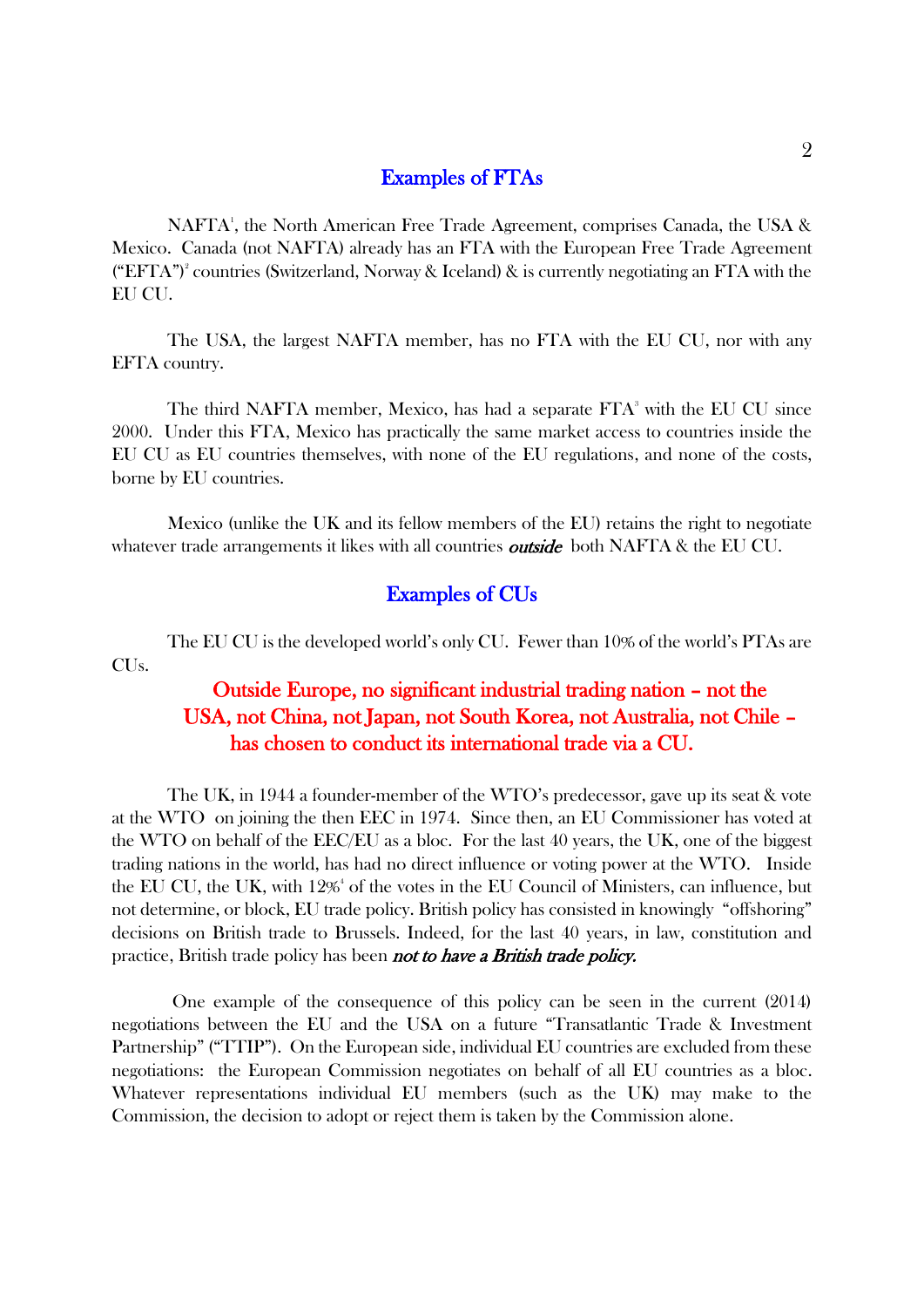#### Preferential Trade Agreements (Free Trade Agreements & Customs Unions): Information Sources & Data-Bases

Preferential Trade Agreements – PTAs – comprise bi-lateral and multi-lateral trade agreements between countries or groups of countries. Regional Trade Agreements – RTAs – comprise bi-lateral and multi-lateral trade agreements at the regional rather than global level. There is significant overlap between PTAs & RTAs, which, broadly-speaking, can be Free Trade Agreements (the vast majority) or Customs Unions (a shrinking minority).

#### Global Databases of all PTAs and RTAs

The Geneva-based WTO – World Trade Organisation [\(www.wto.org\)](http://www.wto.org/) – of which 159 countries are members, regulates world trade and maintains a register of PTAs/RTAs, of which there are currently (2014) over 500.

The World Bank (http://wits.worldbank.org/gptad.html/) and the Tuck Center for Global Business & Government (www.info.com.Tuck) at Dartmouth College in Hanover, New Hampshire, jointly maintain a comprehensive global database of PTAs/RTAs, the *Global* Preferential Trade Agreements Database or GPTAD.

The Faculty of Law at Montreal's McGill University, at [www.ptas.mcgill.ca.](http://www.ptas.mcgill.ca/), maintains a separate global database of PTAs & RTAs.

#### European Union PTAs

As of July 2014 the EU had PTAs in place with 48 countries, and PTAs in negotiation or "awaiting official conclusion" with another 84 countries, plus another 7 countries with which the EU is considering opening "preferential negotiations".

If all these PTAs come off, the EU will have PTAs with 139 countries<sup>5</sup>, representing 87% of the WTO's total membership of 159 countries.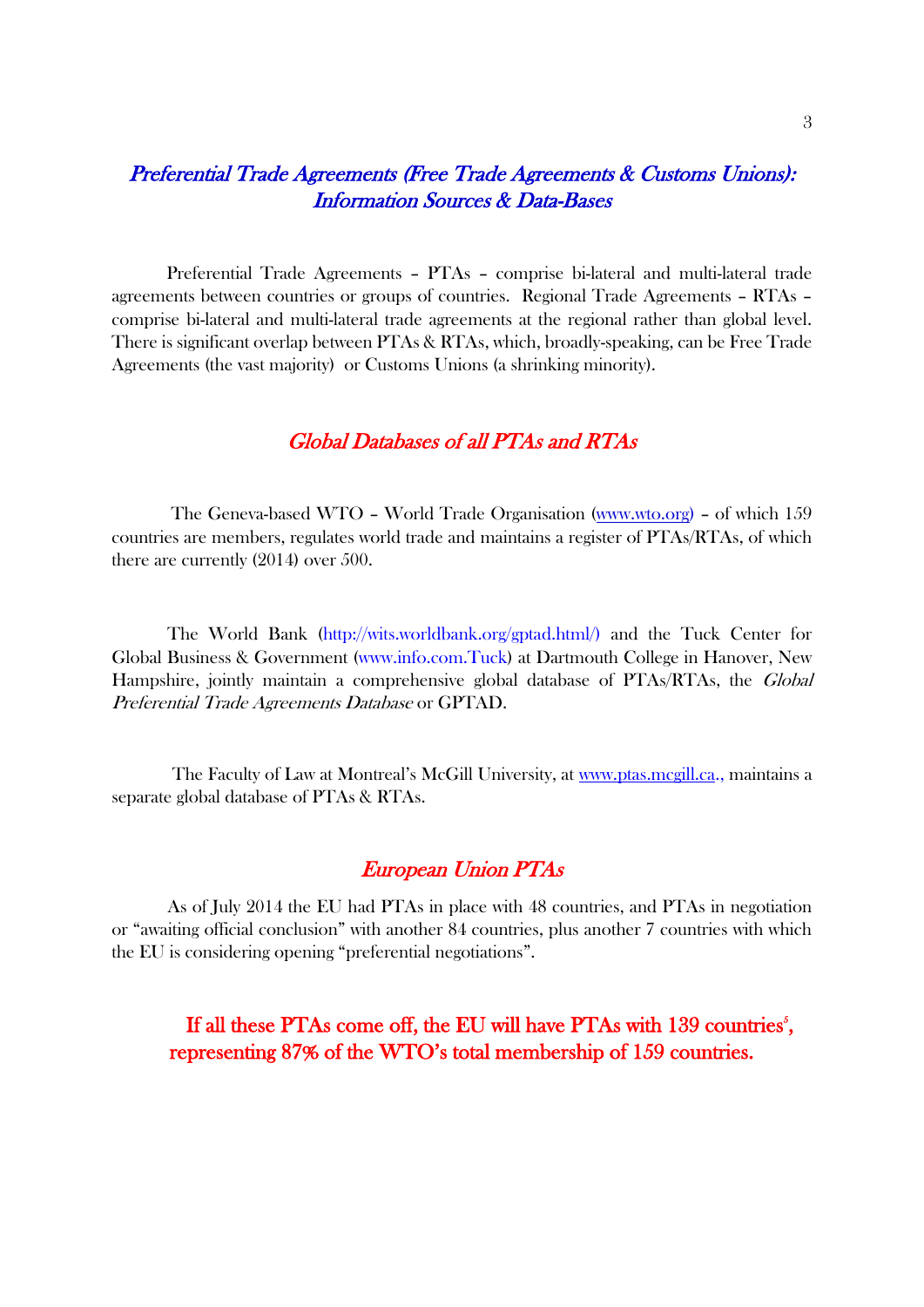#### **References**

1. NAFTA: [www.ustr.gov](http://www.ustr.gov/)

2. EFTA: [www.efta.int](http://www.efta.int/)

3. [www.globalbritain.co.uk](http://www.globalbritain.co.uk/) > Briefing Notes > Archive > Global Britain Briefing Note No 19, The Mexico-EU Free Trade Agreement Points the Way, 1.3.02,

4. The UK's percentage share of votes in the EU Council of Ministers increased to 12% in October 2014, from 8% previously, following changes agreed earlier in the Lisbon Treaty

5. [http://trade.ec.europe.eu/doclib/docs/2006/December/trade\\_118238pdf](http://trade.ec.europe.eu/doclib/docs/2006/December/trade_118238pdf)